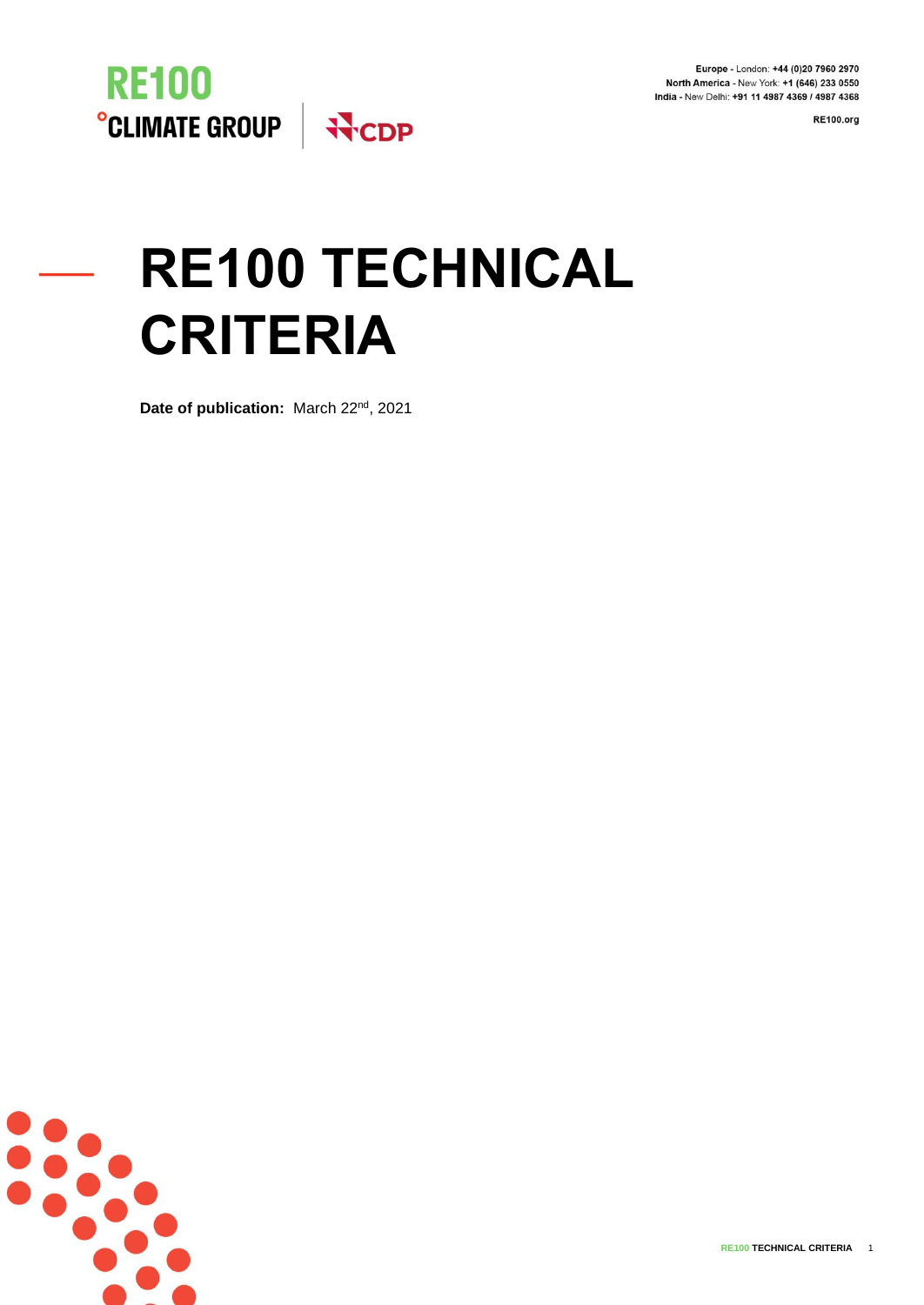## **VERSIONS CONTROL**

| <b>Version No.</b> | <b>Revision date</b> | <b>Revision Summary</b>                                                                                                                                                          |
|--------------------|----------------------|----------------------------------------------------------------------------------------------------------------------------------------------------------------------------------|
| 1.0                | April 27th 2016      | First public version                                                                                                                                                             |
| 2.0                | January 2018         | Minor edits of the TAG members names list and formatting edits                                                                                                                   |
| 3.0                | March 22nd 2021      | Minor edits about reporting (point 1)                                                                                                                                            |
|                    |                      | Additional information on Third party verification of consumption (point 2)                                                                                                      |
|                    |                      | Updates of the Energy sources and technologies: additional specifications on<br>biomass and hydropower (point 3)                                                                 |
|                    |                      | Updates of the Options for renewable electricity procurement: two new options<br>have been added (7. And 8.)                                                                     |
|                    |                      | Additional information on Making credible claims (point 4, previously called<br>"Making Unique Claims")                                                                          |
|                    |                      | New reference to the external document RE100 Market Boundary Criteria<br>document version of May 2019                                                                            |
|                    |                      | The details on how to make claims for each sourcing options have been moved<br>to the table in the Annexure                                                                      |
|                    |                      | New information on Active vs. Passive sourcing of renewable electricity (point 6)<br>and explanations about the two newly accepted procurement options (point 6.1<br>and $6.2$ ) |
|                    |                      | New text about the RE100 materiality threshold (point 7), taken from the<br>Materiality Threshold document version of December 2019                                              |
|                    |                      | New information about Maximizing impacts (point 8)                                                                                                                               |
|                    |                      | Minor edits to the TAG members name list                                                                                                                                         |
|                    |                      | New Annexure with definitions of each of the sourcing option accepted by RE100<br>and explanations on how to make credible claims for each of them.                              |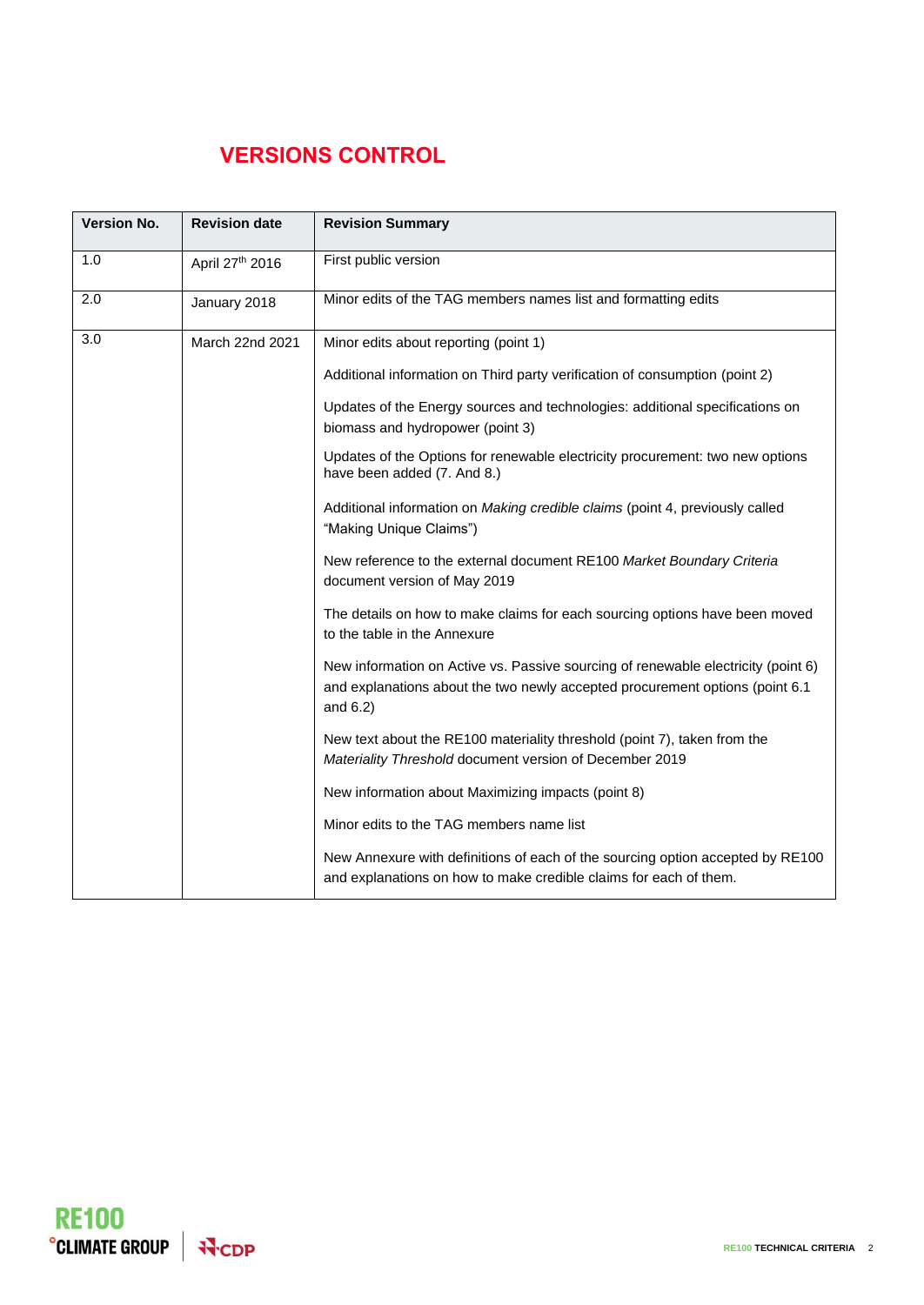### **TECHNICAL NOTE ON RENEWABLE ELECTRICITY OPTIONS**

#### **1. PURPOSE OF THE RE100 CRITERIA**

#### **The RE100 Criteria define what counts as sourcing renewable electricity for the purpose of participation in the RE100 campaign.**

This document outlines the options available to companies making progress towards the RE100 Commitment to 100% renewable electricity consumption. The renewable electricity market is dynamic and significantly varies country by country. To reflect this, RE100 may introduce electricity accounting and reporting rules, provide regional or national context, and provide further briefings on emerging best practices. The Criteria are set by the RE100 Technical Advisory Group in consultation with the companies in the campaign and with the approval of the RE100 Project Board.

#### **2. THE RE100 COMMITMENT TO 100% RENEWABLE ELECTRICITY**

#### **Public commitment**

RE100 companies make a public commitment to secure 100% of their electricity from renewable sources. The commitment covers electricity consumed from self-generation and electricity procured from a supplier or physical electricity market. For the purpose of the RE100 campaign, for a company to be considered "100% renewable," it must procure or self-produce 100% of its electricity throughout its entire operations from renewable sources.

#### **Organizational boundaries**

For more information on what counts as the "entire operations" of a company for the RE100 commitment, please refer to the *RE100 Joining Criteria*<sup>1</sup> and the materiality threshold in Section 5 below.

#### **Self-generation and purchases**

RE100 companies can achieve 100% renewable electricity use by making claims to:

- **Production and use of renewable electricity** from their own facilities. A company may consume renewable electricity that it generates. These facilities can be grid-connected and onsite or offsite, or entirely off the grid.
- **Procured renewable electricity** sourced from generators and suppliers in the market. This includes direct purchases from specific generators (e.g. power purchase agreements), which can be located onsite or offsite. It also includes retail purchases from suppliers and utilities as retail product, and the procurement of stand-alone ("unbundled") energy attribute instruments.

#### **Transparent reporting**

Companies joining RE100 commit to reporting on their renewable electricity consumption and, where necessary, renewable electricity generation on an annual basis at a country level. Accounting and reporting of electricity consumption shall follow the principles and rules of the RE100 reporting guidance documents, which will be reviewed annually to reflect changes in the renewable electricity market.

**Third party verification of consumption**, and where necessary, generation of renewable electricity is required. in accordance with a renewable electricity standard, where available. There are different levels of verification such as verification of renewable electricity generation, sales, and consumption. Companies may use third-party verification of renewable electricity sales (e.g. Greene® certification) and scope 2 GHG emissions (via GHG Protocol Corporate Standard) provided it meets the requirements outlined in this document.

<sup>1</sup> [https://www.there100.org/sites/re100/files/2021-08/RE100%20Joining%20Criteria%20Aug%202021\\_1.pdf](https://www.there100.org/sites/re100/files/2021-08/RE100%20Joining%20Criteria%20Aug%202021_1.pdf)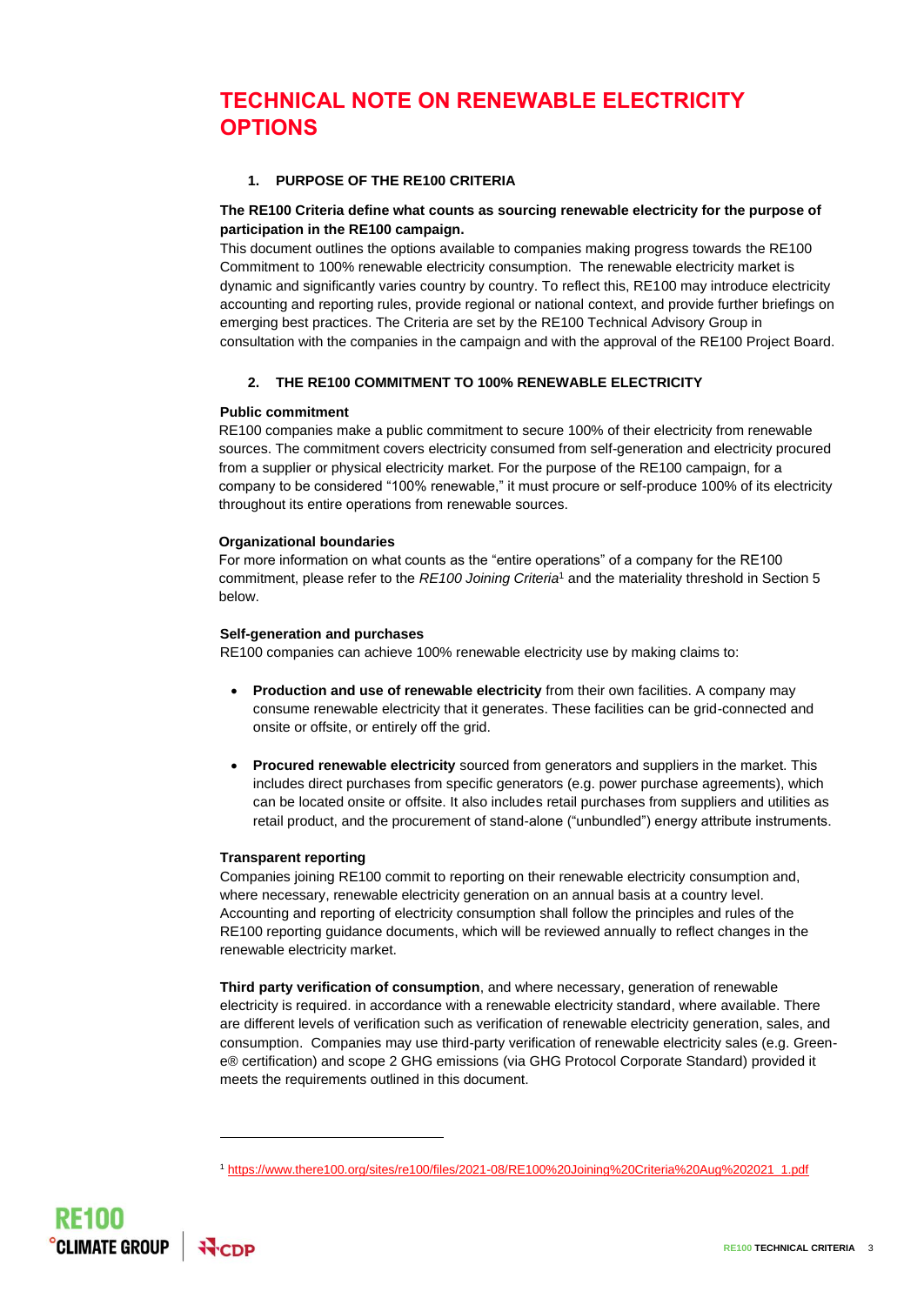#### **3. ENERGY SOURCES AND TECHNOLOGIES**

RE100 considers renewable the electricity generated from geothermal, solar, sustainably sourced biomass (including biogas), hydropower and wind energy sources.

Biomass and hydropower can play a role in decarbonization provided they are created and used sustainably. RE100 recommends using standards to secure sustainability claims associated with the use of biomass and hydropower. The following standards/guidance can for instance be used: the ISO 13065:2015 (specifies principles, criteria and indicators for the bioenergy supply chain to facilitate assessment of environmental, social and economic aspects of sustainability), the Greene® Renewable Energy Standard for Canada and the United States, and the Low Impact Hydropower Institute (LIHI).

The Technical Advisory Group will study the environmental and social sustainability of these technologies and may introduce related recommendations and criteria as consensus around best practices develop.

#### **4. MAKING CREDIBLE CLAIMS**

At a minimum, RE100 defines renewable electricity consumption as the ability to make unique claims on the use of renewable electricity generation and its attributes. RE100 members must be able to demonstrate that they have an exclusive claim to use of unique renewable electricity generation to meet all its reported renewable electricity usage. Typically, this means ownership of the generation attributes (e.g. energy attribute certificates [EAC]) associated with the generation. In markets without available renewable energy certificate systems, companies may be able to use other contractual instruments and arrangements between generators, suppliers, and users to ensure that no other entity may claim use or delivery of the same renewable electricity generation.

The requirements for a credible RE usage claim and the criteria for contractual allocation of attributes (including energy attribute certificates) are as follows:

- **1** Credible generation data;
- **2** Attribute aggregation;
- **3** Exclusive ownership (no double counting) of attributes;
- **4** Exclusive claims (no double claiming) on attributes;
- **5** Geographic market limitations of claims\*; and
- **6** Vintage limitations of claims.

\*For RE100 criteria on geographic market limitations of claims please see the RE100 note on *Market Boundary for Making Corporate Renewable Electricity Use Claims*<sup>2</sup> . In general, for RE100 a country is a considered a market. These criteria apply to all the procurement methods identified below as well as to others not outlined here. For further details on the requirements for a credible renewable electricity usage claim, RE100 members should refer the RE100 briefing on *Making Credible Renewable Electricity Usage Claims<sup>3</sup>* . Additional leadership criteria may be required below or in the future for RE100 beyond these minimum requirements.

<sup>3</sup> <https://www.there100.org/sites/re100/files/2021-02/RE100%20Making%20Credible%20Claims.pdf>



<sup>2</sup> <https://www.there100.org/sites/re100/files/2020-10/Note%20on%20Market%20Boundaries.pdf>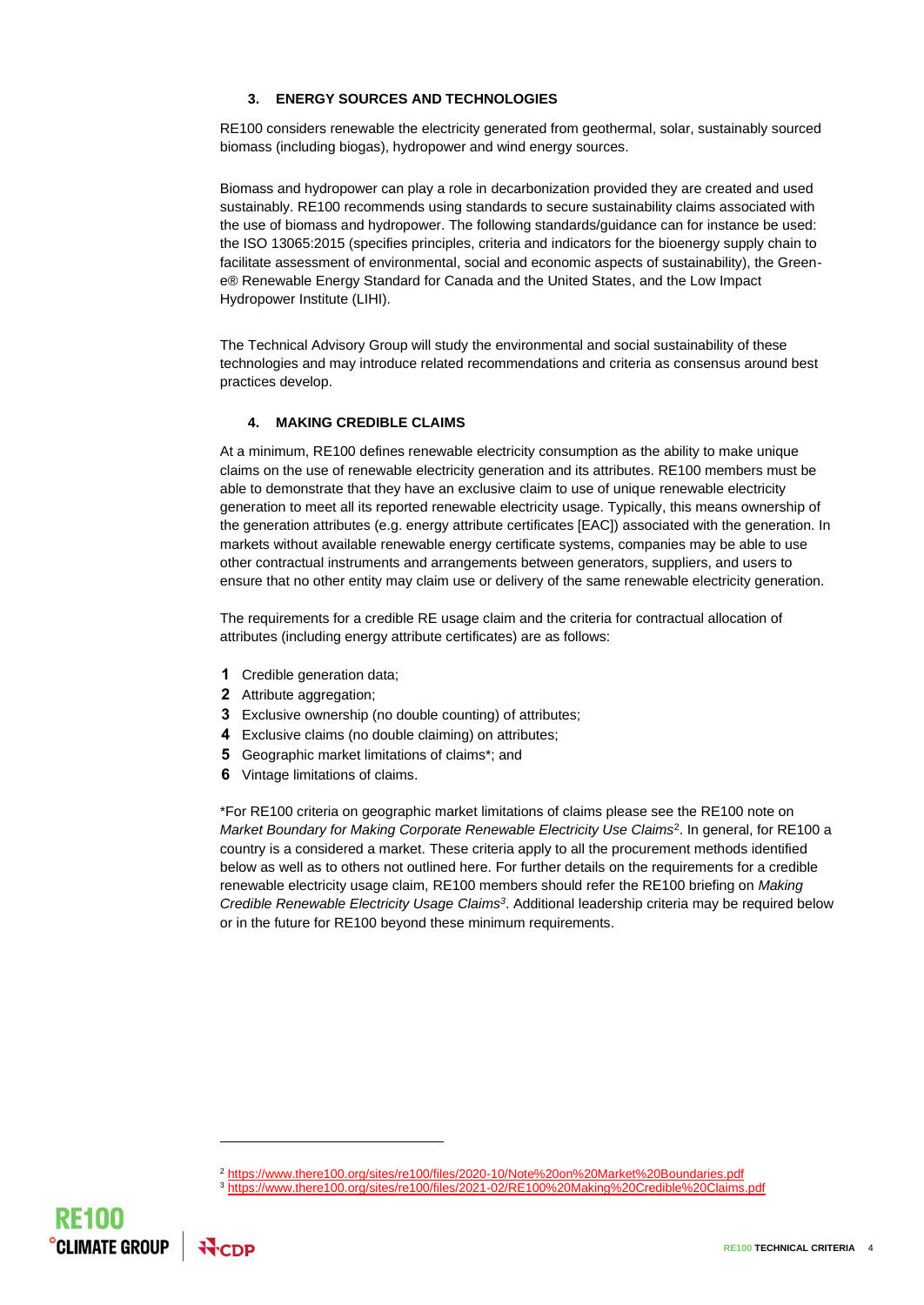#### **5. OPTIONS FOR RENEWABLE ELECTRICITY PROCUREMENT**

To achieve 100% renewable electricity, a company may choose from the following options:

| Sr.<br>No.                                                      | <b>Renewable Electricity Sourcing Method</b>                                                                                                                           |  |  |  |
|-----------------------------------------------------------------|------------------------------------------------------------------------------------------------------------------------------------------------------------------------|--|--|--|
| Renewable electricity self-generation used for self-consumption |                                                                                                                                                                        |  |  |  |
| $\mathbf{1}$                                                    | Self-generation from facilities owned by the company (on or offsite)                                                                                                   |  |  |  |
|                                                                 | Renewable electricity purchase                                                                                                                                         |  |  |  |
| $\overline{2}$                                                  | Purchase from on-site installations owned by a supplier                                                                                                                |  |  |  |
| 3                                                               | Direct line to an off-site generator with no grid transfers                                                                                                            |  |  |  |
| $\overline{4}$                                                  | Direct procurement from offsite grid-connected generators e.g. Power Purchase<br>Agreement (PPA)                                                                       |  |  |  |
| 5                                                               | Green electricity products from an energy supplier (e.g. Green Tariffs)                                                                                                |  |  |  |
| 6                                                               | Unbundled Energy Attribute Certificate ("EAC" or "certificates") purchase                                                                                              |  |  |  |
| $\overline{7}$                                                  | Default delivered renewable electricity from the grid, supported by certificates                                                                                       |  |  |  |
| 8                                                               | Default delivered renewable electricity from a grid that is 95% or more renewable and<br>where there is no mechanism for specifically allocating renewable electricity |  |  |  |

There are many variations of supply arrangements and the while the eight listed above cover most categories, the list is not exhaustive. At a minimum, companies should follow the requirements listed in the RE100 paper *Making Credible Renewable Usage Claims<sup>4</sup> .* For any procurement method that does not fit into the categories listed above or match the criteria in that paper, companies should contact RE100 and the RE100 Technical Advisory Group will review the procurement method and the RE100 project board will decide on its eligibility for RE100.

#### **6. ACTIVE VS. PASSIVE SOURCING OF RENEWABLE ELECTRICITY**

Two broad approaches are followed by consumers to make renewable electricity consumption claims:

- o **A passive approach**, in which renewable electricity consumption claims are made based on the renewable electricity that is provided by default or regulation (and not otherwise transacted to specific customers) available in the grid or grids from which companies source their electricity; and
- o **An active approach**, in which renewable electricity consumption claims are made based on the actions that companies take to procure or produce the renewable electricity that they consume, beyond what is required to be delivered by law or delivered through the standard grid.



<sup>4</sup> <https://www.there100.org/sites/re100/files/2021-02/RE100%20Making%20Credible%20Claims.pdf>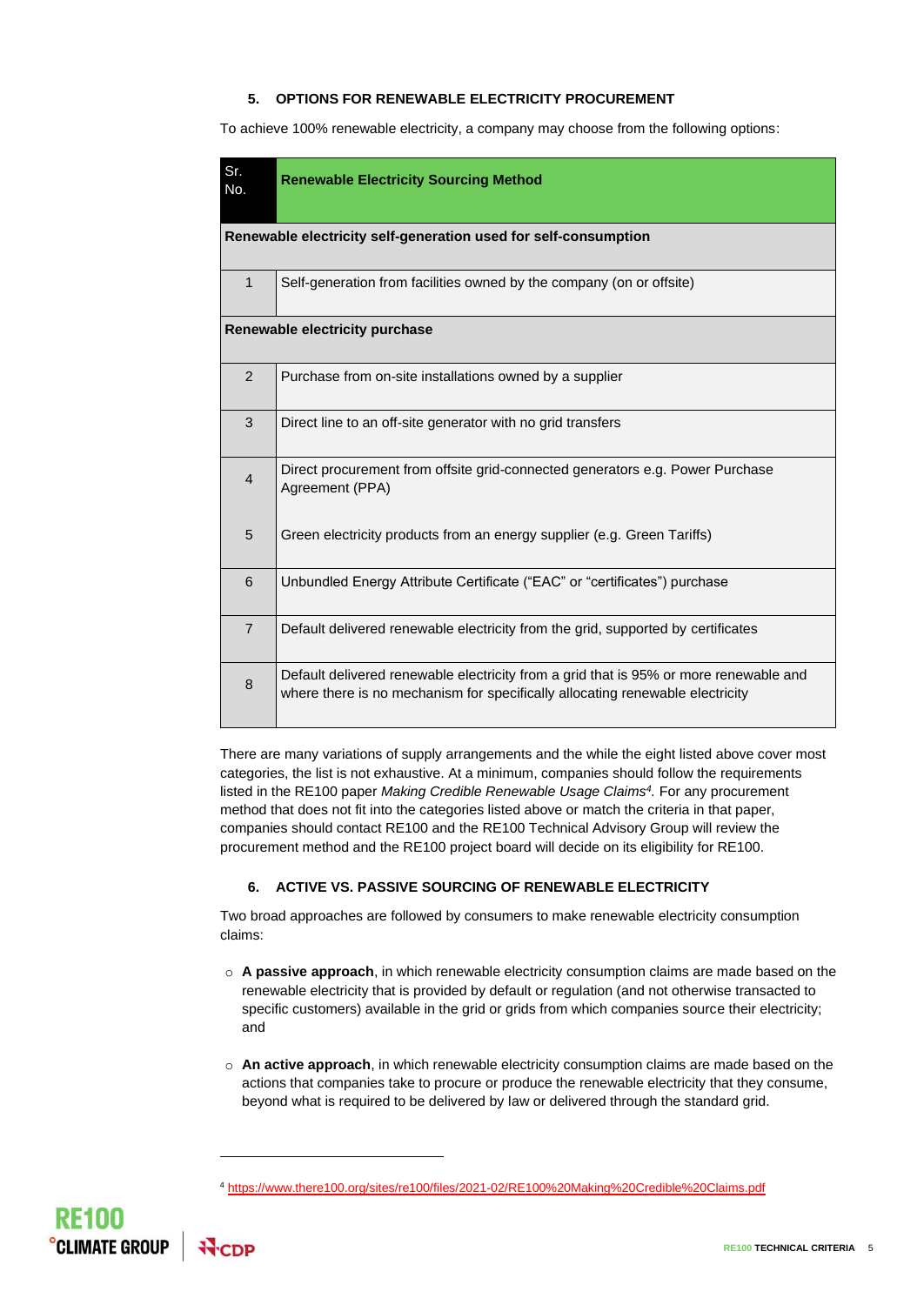By taking an active approach to meeting their renewable energy needs, companies can accelerate the deployment of renewable energy capacity by using their purchasing power and/or investment capacity. *RE100 recommends that companies take an active approach to sourcing renewable electricity.* This is a leadership recommendation for RE100 that is separate from the requirement for credible claims outlined in section 'Making Credible Claims' above. There are two limited sets of circumstances, outlined below, under which RE100 accepts claims from passive procurement.

#### **6.1 Renewable electricity claims from the default-delivered grid mix electricity:**

Default delivered renewable electricity is electricity on a grid that has not been actively sourced by a specific customer. RE100 members can claim renewable electricity usage from the defaultdelivered / standard product offering by an energy supplier when, and only when, the supplier is retiring Energy Attribute Certificates on behalf of those customers that meet the Energy Sources and Technologies and Credible Claims criteria in Sections 3 and 4 above.

This includes renewable electricity consumption claims based on the renewable electricity that is provided by regulation and not actively sourced by specific customers. For example - renewable electricity delivered via default supply by the utility/supplier where utility/supplier has retired Renewable Energy Certificates (RECs) equivalent to its compliance target under the Renewable Energy Portfolio Standard (RPS) in the United States. Another example is renewable electricity delivered via default supply in Australia by the utility/supplier where utility/supplier has retired Largescale Generation Certificates (LGCs) under the Renewable Energy Target (RET). However, the mere existence of a Renewable Portfolio Standard or similar mechanism does not mean it is appropriate for a company to claim that renewable electricity.

This not a broadly applicable methodology and companies should approach this with caution and ensure that they have robust data from their suppliers to support these claims, particularly where alternative compliance mechanisms are available to utilities/suppliers and utility/suppler compliance data may not be available or sufficiently detailed. Members should be prepared to support their claim to RE100. For more information see the annex.

#### **6.2 Renewable electricity claims from grids having a high percentage of renewables:**

RE100 recognizes that some countries have a high percentage of grid renewables and no mechanism for voluntary procurement of renewable electricity from the grid. RE100 also recognizes that it is not beneficial to create unnecessary cost or bureaucracy for companies operating in markets where this is the case.

RE100 members can, in their RE100 reporting, count all of their electricity consumption from the grid as renewable (i.e. take a passive approach) in a country when the default grid mix of renewables is over 95% **and** when there is no mechanism for actively sourcing renewable electricity from the grid. This only applies when the entire national grid is at a high percentage (i.e. one state or region being over 95% does not allow for a passive claim) and does not apply to electricity consumption in that country from sources other than the grid.

At present RE100 has found that only Paraguay, Uruguay, and Ethiopia meet these criteria. Other countries with a high percentage of renewables on the grid such as Norway and Iceland are not eligible for passive claims as the renewable attributes from the electricity have been transacted to specific customers. This also does not apply to countries such as Nepal which have a high percentage of domestic renewable electricity but import significant amounts of electricity.

This list of countries is subject to change as the market and the grids evolve and members are welcome to present data from other countries that they think should be included.

Note: If you find evidence that a certain country is meeting those conditions please send the information to **re100@cdp.net** for us to evaluate it.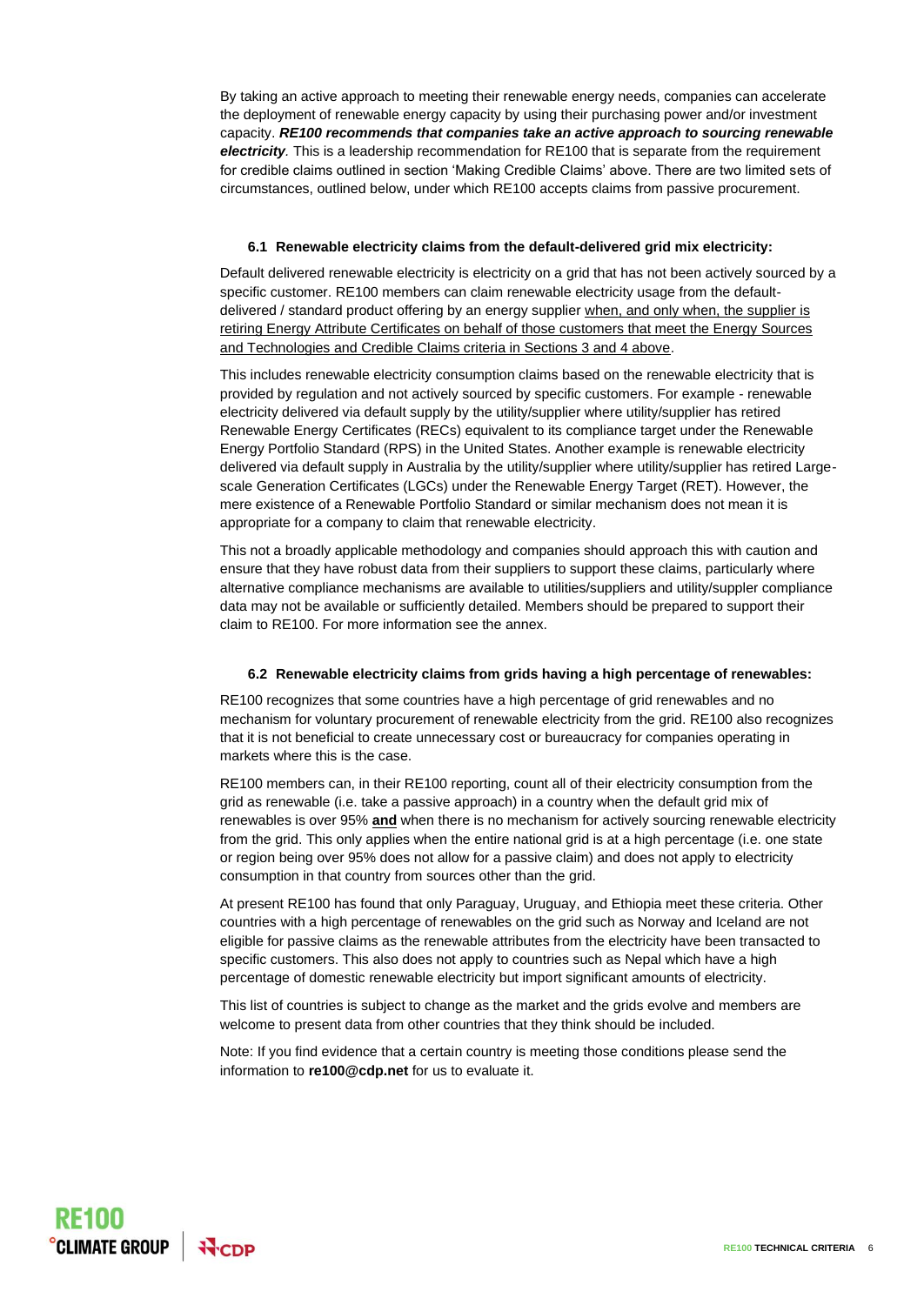#### **7. MATERIALITY THRESHOLD**

RE100 companies make a public commitment to use 100% renewable electricity across their global operations. Some countries may not have credible corporate renewable electricity sourcing options, and this will impact the ability of a company to meet its 100% commitment. In this situation, the company shall report transparently about countries where credible renewable electricity sourcing is not available. This transparency from companies is crucial for presenting the case to policy makers that there is an unmet demand from the member companies and using this demand as a driver of change. Additionally, this transparency of challenges faced can allow companies to work together on innovative business models to source renewable electricity.

Some companies have small operations such as a single store or bank branch in a country, which have negligible impact on local demand. In countries where it is not technically feasible for the company to source renewable electricity due to reasons like small size, small load, landlord-tenant issues, etc., these small loads can have a disproportionate impact on the company's ability to make renewable electricity use claims, tying up team resources whilst having no material impact on market transformation due to their small size. In recognition of this, RE100 has elected to set a maximum allowable threshold of electricity consumption that may be excluded from the RE100 target coverage.

RE100 member companies:

- Can exclude singular small loads (small offices, retail outlets, etc.) having electricity consumption up to 100 MWh/year†, per market, from the RE100 target boundary.
- Can claim exclusions‡ up to a total of 500 MWh/year (with a limit of 100 MWh/year per market)
- Cannot make any exclusions according to the above criteria in markets where it is technically feasible to source renewable electricity via any credible sourcing options such as EACs.

*† The size of the excludable load was determined using modelling of energy consumption for a small office, commercial building, or retail space as well as loads reported by companies to RE100.*

*‡ All claimed exclusions must still be reported to RE100 via the annual reporting process.*

Please check more information at *RE100 Materiality Threshold paper<sup>10</sup>* .

#### **8. MAXIMIZING IMPACT**

As companies transition to renewable electricity, they should strive to make the most impactful procurements possible. RE100 generally defines impactful procurements as those which ensure the construction of new renewable electricity generation that can displace fossil fuel generation from the grid. However, sourcing renewable electricity has variety of environmental and social impacts. Thus, it is recommended to pursue the highest impact strategies for purchasing renewable electricity. For example, the company can choose to procure renewable electricity from a specific technology and region, engage with new projects, procure via long-term agreements, explore collaborative opportunities with other companies in the same market to jointly meet renewable electricity needs. procure only from renewable electricity facilities that have been subject to environmental and social impact assessments, look for  $3<sup>rd</sup>$  party verification that ensure the sustainability of renewable electricity purchases, etc. To find out more about impactful procurement, please refer to the *[RE100](http://media.virbcdn.com/files/32/04381ad90e183b1c-RE100LeadershipPaper.pdf)  [Leadership paper](http://media.virbcdn.com/files/32/04381ad90e183b1c-RE100LeadershipPaper.pdf)*<sup>5</sup> .

<sup>5</sup> <https://www.there100.org/sites/re100/files/2020-09/RE100%20Leadership%20report.pdf>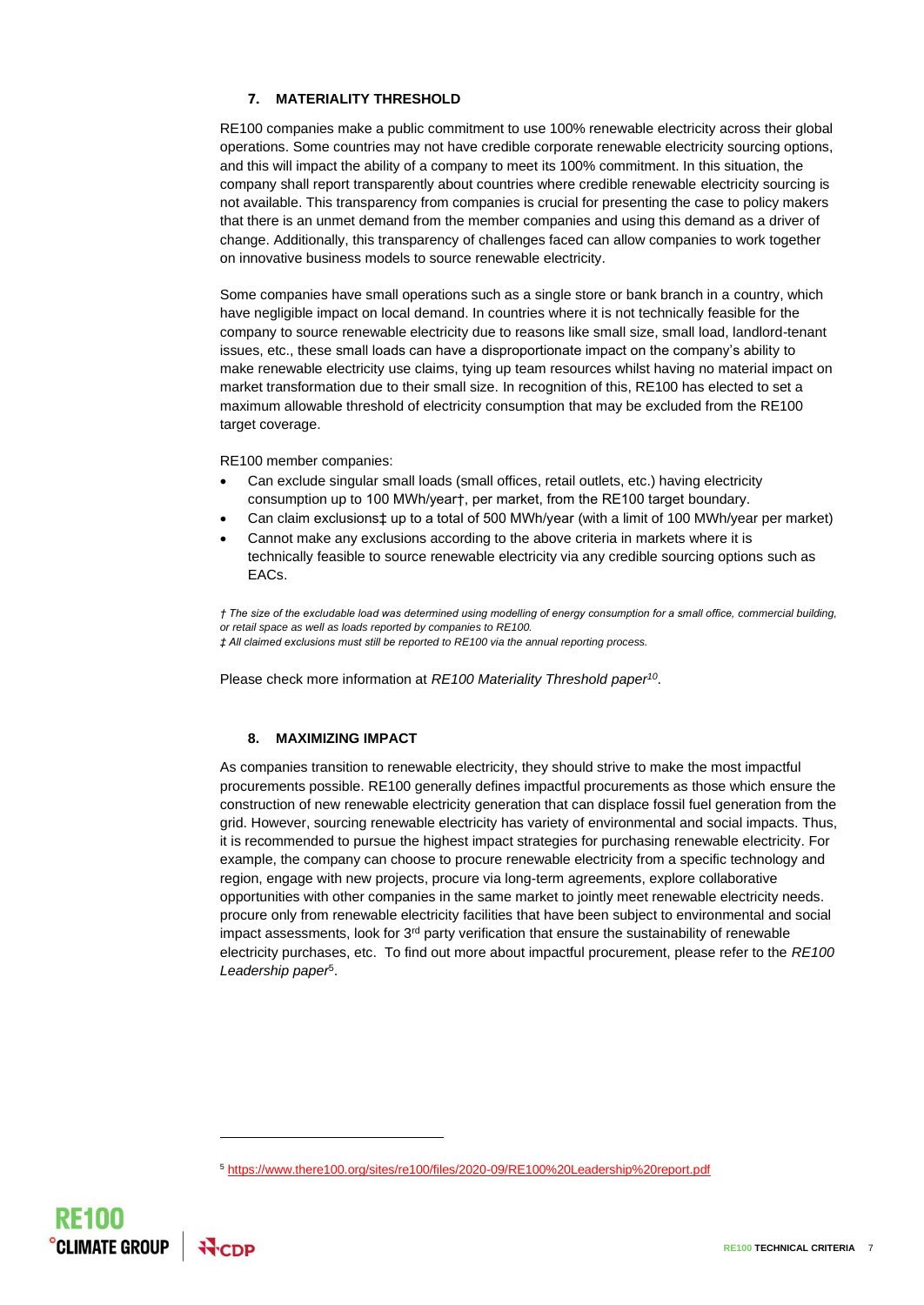#### **9. THE RE100 TECHNICAL ADVISORY GROUP**

CDP Pedro Faria Strategic Advisor

CDP Andrew Glumac Senior Manager, Renewable Energy

CDP Shailesh Telang Technical Manager, Renewable Energy

Center for Resource Solutions Todd Jones Director, Policy, Center for Resource Solutions

RECS International Jared Braslawsky Secretary-General

Renewable Energy Buyers Alliance: REBA Sarah Mihalecz, Senior Director - Education & Engagement

U.S. Environmental Protection Agency James Critchfield Director, Green Power Partnership

**WWF** Daniel Riley Director of International Corporate Climate Engagement

For information about the RE100 Technical Advisory Group contact **Shailesh Telang**, Technical Manager for renewable energy, CDP at **[shailesh.telang@cdp.net.](mailto:shailesh.telang@cdp.net)**

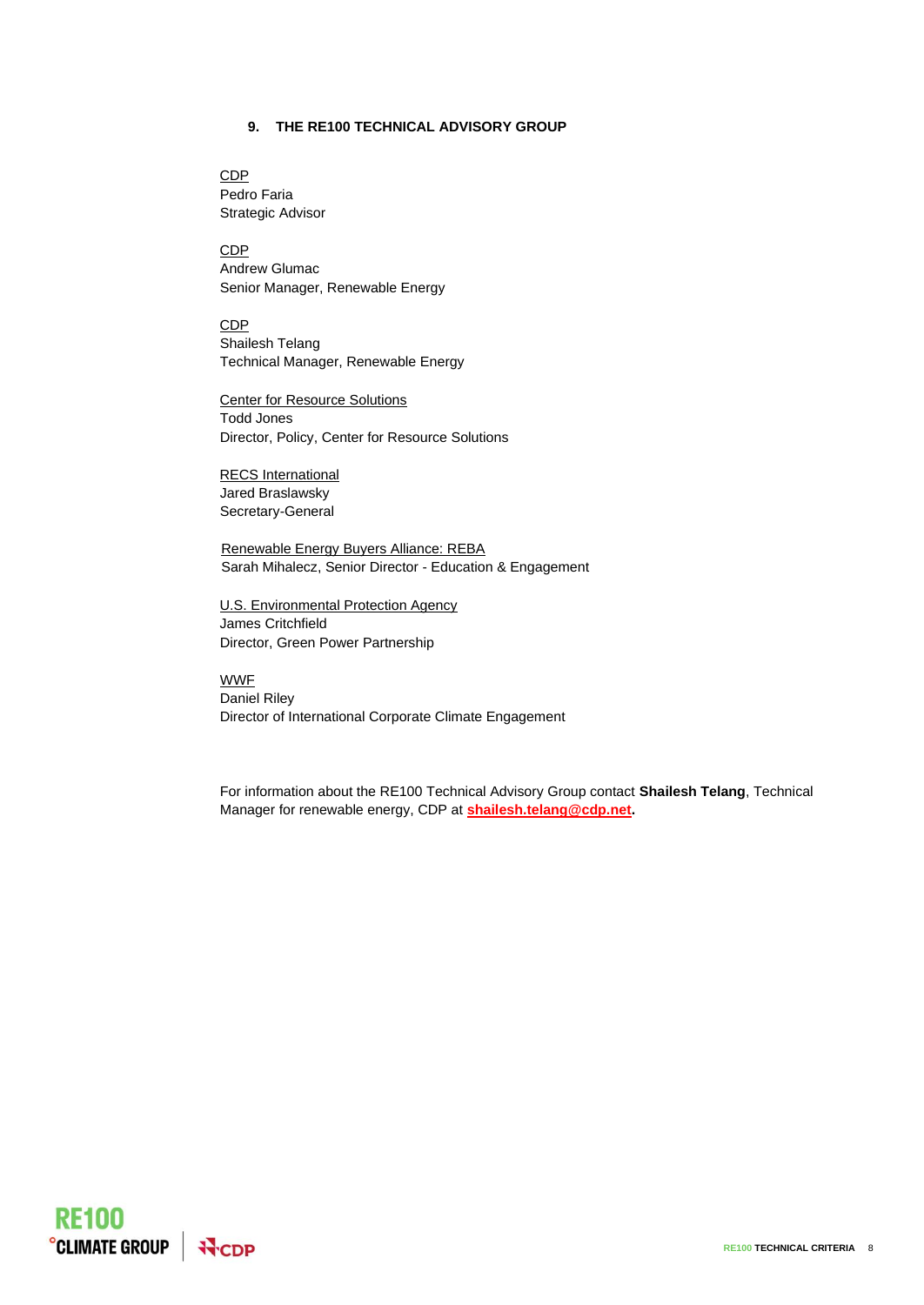#### **10. ANNEXURE**

Renewable Electricity Sourcing Options –

| Sr. no.                                                          | <b>Renewable</b><br>electricity<br>sourcing options                                                                     | <b>Description</b>                                                                                                                                                                                                                                                                                                                                                                                                                                                                                                                                                                                                                                                                                                                                                                                                                                                                                                                                                                                                                                                                           |  |  |
|------------------------------------------------------------------|-------------------------------------------------------------------------------------------------------------------------|----------------------------------------------------------------------------------------------------------------------------------------------------------------------------------------------------------------------------------------------------------------------------------------------------------------------------------------------------------------------------------------------------------------------------------------------------------------------------------------------------------------------------------------------------------------------------------------------------------------------------------------------------------------------------------------------------------------------------------------------------------------------------------------------------------------------------------------------------------------------------------------------------------------------------------------------------------------------------------------------------------------------------------------------------------------------------------------------|--|--|
| Renewable electricity self-generation used for self-consumption: |                                                                                                                         |                                                                                                                                                                                                                                                                                                                                                                                                                                                                                                                                                                                                                                                                                                                                                                                                                                                                                                                                                                                                                                                                                              |  |  |
| 1.                                                               | Self-generation<br>from facilities<br>owned by the<br>company (on or<br>offsite)                                        | This option includes renewable electricity produced from installations<br>that are owned by the company, onsite or offsite, connected to the<br>local grid or entirely off-grid. For consumption, companies must retain<br>the certificates from their self-generation. In markets without<br>certificate systems, the company shall retain the attributes of<br>generation and ensure no other entity may claim use or delivery of<br>renewable electricity from the facility.                                                                                                                                                                                                                                                                                                                                                                                                                                                                                                                                                                                                              |  |  |
| Renewable electricity purchase:                                  |                                                                                                                         |                                                                                                                                                                                                                                                                                                                                                                                                                                                                                                                                                                                                                                                                                                                                                                                                                                                                                                                                                                                                                                                                                              |  |  |
| 2.                                                               | Procurement from<br>on-site<br>installations<br>owned by a<br>supplier                                                  | In this option, electricity generated from on-site behind the meter<br>facilities owned and operated by a third-party supplier is procured and<br>consumed by the company. The renewable electricity consumption<br>claimed by a company using this option shall be substantiated by an<br>electricity supply contract with the supplier that conveys the project's<br>energy attributes or the project's associated Energy Attribute<br>Certificates.                                                                                                                                                                                                                                                                                                                                                                                                                                                                                                                                                                                                                                       |  |  |
| 3.                                                               | Direct line to an<br>off-site generator<br>with no grid<br>transfers                                                    | This option includes renewable electricity produced from off-site<br>installations owned and operated by a third party and delivered to the<br>company via a direct line, with no grid transfers. The renewable<br>electricity consumption claimed by a company using this option shall<br>be backed by an electricity supply contract with the project owners<br>and operators including renewable energy attributes                                                                                                                                                                                                                                                                                                                                                                                                                                                                                                                                                                                                                                                                        |  |  |
| 4.                                                               | <b>Direct</b><br>procurement from<br>offsite grid-<br>connected<br>generators e.g.<br>Power Purchase<br>Agreement (PPA) | In a direct procurement contract, an agreement is signed between a<br>buyer (the company procuring the electricity) and a renewable<br>electricity generator. The contract ensures the procurement of<br>electricity generated by a specific renewable project with renewable<br>attributes. In general, there are two types of PPAs (though there is<br>variety within these). A virtual PPA is a contract under which the<br>renewable electricity generator sells the electricity into the local<br>wholesale power market. The generator and the corporate buyer then<br>settle the difference between the variable wholesale market price and<br>the contract strike price, and the corporate buyer receives the<br>certificates that are generated from the project. A Physical PPA<br>allows the buyer to schedule for and take delivery of the physical<br>electricity and energy attributes, as well as other possible terms. For<br>all types of PPAs, energy attribute certificates may be arbitraged <sup>6</sup><br>within the same market boundary, as defined in RE100 market |  |  |

 $6$  REC arbitrage (also referred to as a REC swap) is a procurement strategy used by electricity consumers to simultaneously meet two objectives: 1) decrease the cost of their renewable electricity use and 2) substantiate renewable electricity use and carbon footprint reduction claims. The strategy is used by consumers installing self-financed renewable electricity projects or consumers who purchase renewable electricity directly from a renewable electricity project, such as through a power purchase agreement (PPA). More information is available here[: https://www.epa.gov/sites/production/files/2017-09/documents/gpp-rec](https://www.epa.gov/sites/production/files/2017-09/documents/gpp-rec-arbitrage.pdf)[arbitrage.pdf](https://www.epa.gov/sites/production/files/2017-09/documents/gpp-rec-arbitrage.pdf)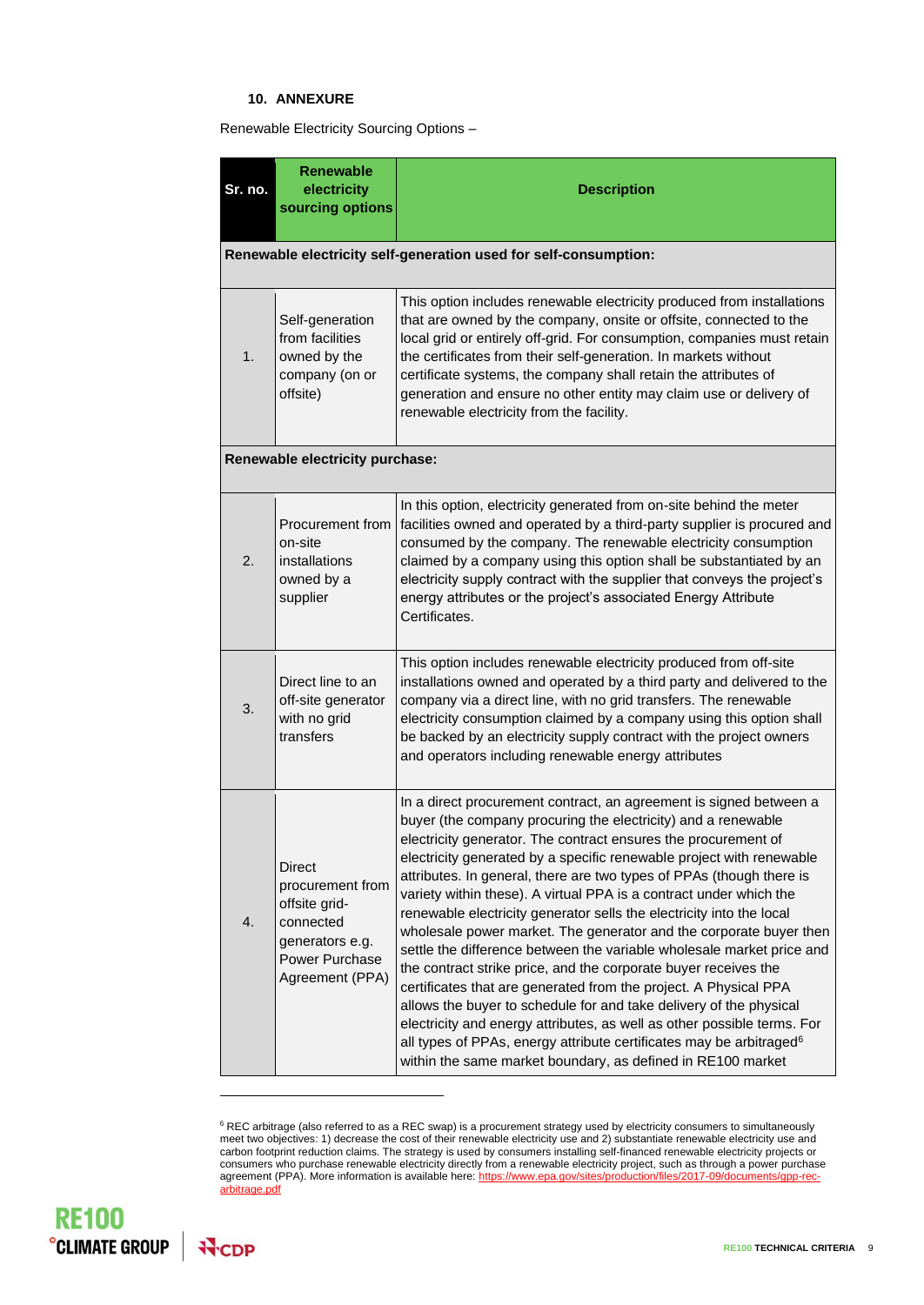| Sr. no. | <b>Renewable</b><br>electricity<br>sourcing options                                                                                  | <b>Description</b>                                                                                                                                                                                                                                                                                                                                                                                                                                                                                                                                                                                                                                                                                                                                                                                                                                                                                                                                                                                                                                                                                                                      |
|---------|--------------------------------------------------------------------------------------------------------------------------------------|-----------------------------------------------------------------------------------------------------------------------------------------------------------------------------------------------------------------------------------------------------------------------------------------------------------------------------------------------------------------------------------------------------------------------------------------------------------------------------------------------------------------------------------------------------------------------------------------------------------------------------------------------------------------------------------------------------------------------------------------------------------------------------------------------------------------------------------------------------------------------------------------------------------------------------------------------------------------------------------------------------------------------------------------------------------------------------------------------------------------------------------------|
|         |                                                                                                                                      | boundary note <sup>7</sup> . Community or shared renewables (often solar) can<br>also be considered as "Direct procurement from offsite grid-<br>connected generators" if the facility is owned by a third party, and<br>associated attributes are conveyed to the corporate buyer.                                                                                                                                                                                                                                                                                                                                                                                                                                                                                                                                                                                                                                                                                                                                                                                                                                                     |
| 5.      | Green electricity<br>products from an<br>energy supplier<br>(e.g. Utility green<br>power programs<br>and products,<br>Green Tariffs) | A green electricity product is offered by an energy supplier distinct<br>from the "standard" offering. Participating customers usually pay a<br>per-kilowatt-hour premium through an additional line item on their<br>monthly electricity bill to shift from the standard offering to renewable<br>electricity. The utility/supplier matches the electricity consumed by the<br>company and it is delivered through the grid with renewable electricity<br>procured from a variety of sources including specified project. In<br>markets where certificate systems exist, the utility/supplier retires<br>certificates on behalf of the company consuming the electricity. The<br>utility/supplier can also back up the green electricity supply with the<br>purchase of unbundled certificates. These products can be structured<br>in different ways with respect to the quantity and quality of renewable<br>electricity offered to the consumer. Certain contracts of this kind are<br>known as green electricity products or tariffs.                                                                                              |
| 6.      | <b>Unbundled</b><br><b>Energy Attribute</b><br>Certificate ("EAC"<br>or "certificates")<br>purchase                                  | Companies can claim the environmental benefits of renewable energy<br>production by acquiring Energy Attribute Certificates (EACs) issued to<br>renewable electricity generators operating within the same market<br>boundary as the claimant. Unbundled EACs can be procured<br>separately from the generated electricity. Companies may purchase<br>unbundled EACs like RECs (North America), Guarantees of Origin<br>(Europe) and I-RECs (some other regions) separately from electricity<br>to match with their procured electricity consumption. Unbundled<br>EACs should not be matched with the electricity consumption<br>which is self-generated by the company from fossil fuel-based<br>electricity generation facilities (such as Combined Heat and<br>Power Plants).                                                                                                                                                                                                                                                                                                                                                       |
| 7.      | Default delivered<br>renewable<br>electricity from the<br>grid, supported by<br>certificates                                         | This is the renewable electricity in the electricity utility/supplier mix<br>that has not been voluntarily procured by the consumer but is<br>delivered by the utility/supplier as a default supply to the customer.<br>Companies can claim default delivered renewable electricity from<br>their utility/supplier mix if and only if an equivalent amount of EACs<br>that meet the RE100 Eligible Supply and Credible Claims criteria are<br>retired by the utility/supplier on behalf of their customers. If an RE100<br>company wishes to claim renewable electricity they must obtain the<br>relevant information from their utility/supplier to verify that the<br>renewable electricity meets the other RE100 requirements included<br>the Credible Claims criteria and that the electricity comes from an<br>eligible renewable source.<br>This sourcing options can include renewable electricity that is<br>supplied by utilities/suppliers under a compliance mandate. However,<br>the existence alone of the mandate is not sufficient for an RE100<br>member to claim it, they need to verify how their utility/supplier is |

<sup>7</sup> <https://www.there100.org/sites/re100/files/2020-10/Note%20on%20Market%20Boundaries.pdf>